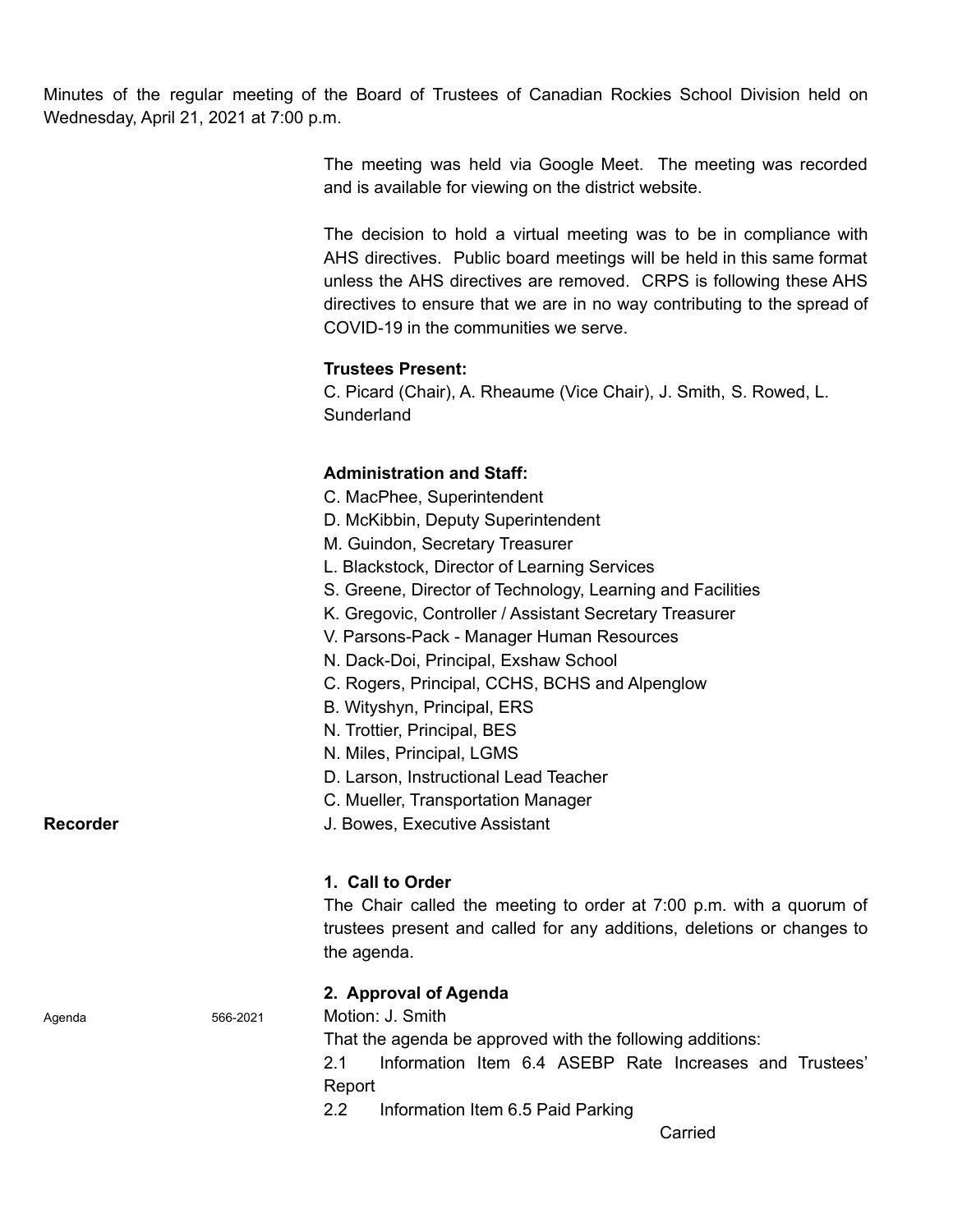#### **3. Presentations - No Presentation at this time**

## **4. Approval of Minutes**

**4.1** Regular [Meeting](https://www.crps.ca/download/344404)

Regular Mtg Minutes 567-2021 Motion: A. Rheaume

That the minutes of the March 23, 2021 Regular Meeting be approved as presented.

**Carried** 

## **5. Action Items - No Action Items at this time**

- **6. Information / Discussion**
- **6.1 [Superintendent](https://drive.google.com/file/d/1-Co-eAWwyTqpXK0VZrOaw7TvnmnLEuPV/view?usp=sharing) Report**
- **6.2 Deputy [Superintendent](https://drive.google.com/file/d/1w6vqcGJ-zZaPNyY5oCJkADHJoG7xGDJC/view?usp=sharing) Report**
- **6.3 Alberta [Education](https://drive.google.com/file/d/1-R_dDWB4XZ84Ys5Lfn_dKVl_OS5eoK9C/view?usp=sharing) Funding Profile**
- **6.4 ASEBP Rate [Increases](https://drive.google.com/file/d/1-JWJVs1k0UvjeOSGuk1pZ9pkZ6vsUrYK/view?usp=sharing) and Trustees' Report**
- **6.5 Paid [Parking](https://drive.google.com/file/d/1-RUADCHVCwhga2UGOlYYZs468NiGYTSs/view?usp=sharing)**

## **7. Board Items**

- **7.1 Board Highlights**
	- New Draft Curriculum
	- Staff Wellness
	- Paid Parking
	- BES LEED Gold
	- International Student Program Homestay Opportunity

## **7.2 Correspondence**

**7.2.1** AERR [\(2020-2021](https://drive.google.com/file/d/1WM-soVL4DQJD9UYK4GKYM1qsk4DMXkm6/view?usp=sharing) Education PLan and 2019-2020 Annual [Education](https://drive.google.com/file/d/1WM-soVL4DQJD9UYK4GKYM1qsk4DMXkm6/view?usp=sharing) Results Report) Letter of Approval

- **7.2.2** BES Certified LEED Green Building Gold Rating [Achieved](https://drive.google.com/file/d/1mWfNTOOBQAI1ebMULsbWpwWEqI1eglmt/view?usp=sharing)
- **7.2.3** Distance Education [Anytime….](https://drive.google.com/file/d/1pog4aMhVvZmBDUhehVX1_h-P0D-s5E-D/view?usp=sharing) Anywhere

# **7.3 Trustee Reports**

- **7.3.1** C. Picard
	- Committee of the Whole Meeting
	- PSBC Session
	- Draft Curriculum Redesign Review
- **7.3.2** A. Rheaume
	- Committee of the Whole Meeting
	- Draft Curriculum Redesign Review